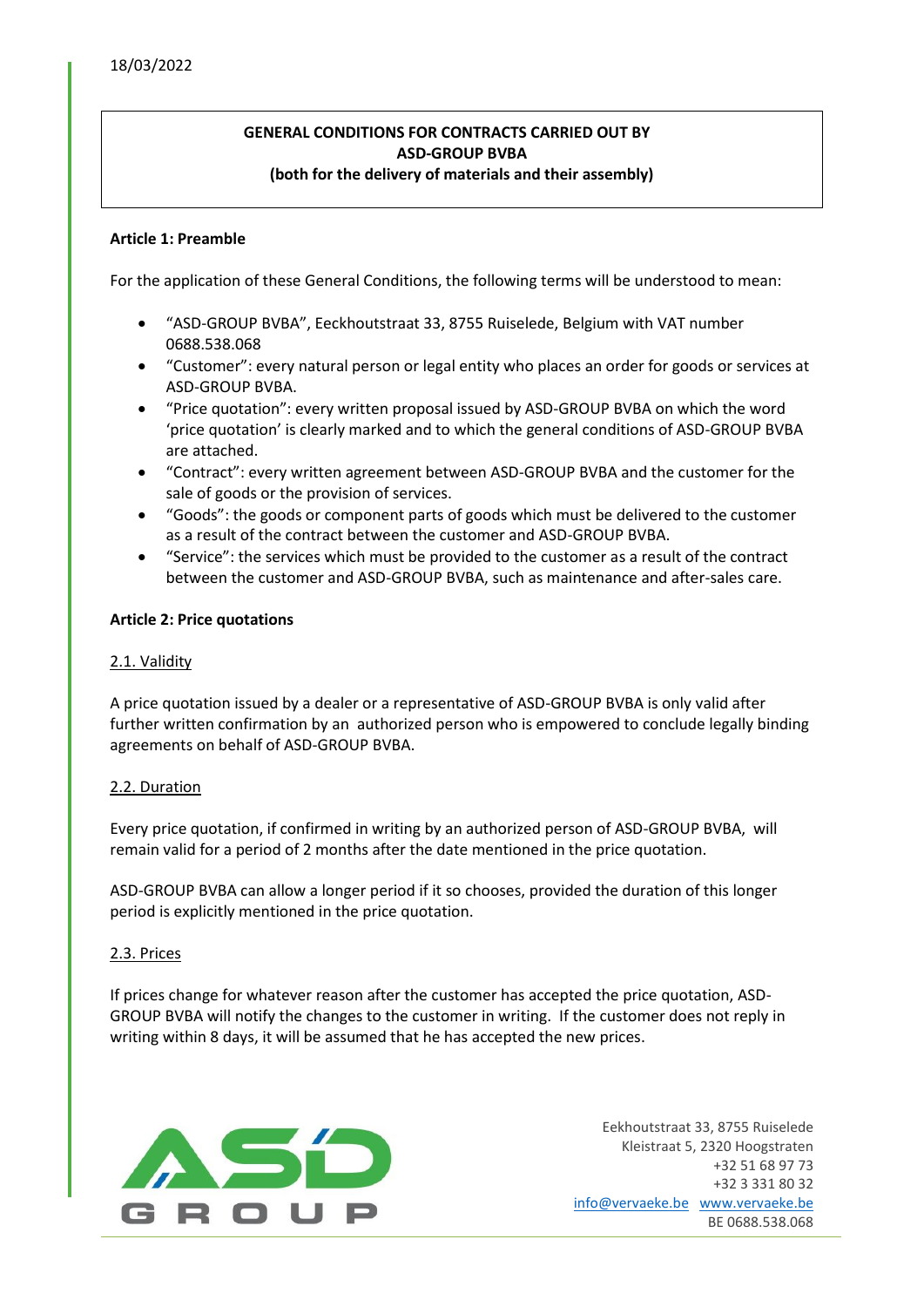### 18/03/2022

The prices are exclusive of Value Added Tax and all other taxes of a similar nature levied outside Belgium.

If the order value is less than € 250,00 excluding VAT, an administrative cost of € 15,00 excluding VAT will be charged.

Prices do not include delivery, transport and insurance costs, unless otherwise mentioned in the price quotation.

### 2.4. Concluding the contract

If the customer wishes to conclude a contract with ASD-GROUP BVBA, he must approve and sign the price quotation, within the duration of validity of this price quotation, and return a signed copy of this document to ASD-GROUP BVBA.

The approval of the price quotation by the customer implies that the customer has been able to make himself familiar with all the provisions of these general conditions and that the customer has accepted these general conditions without reservation.

The contract will only come into being after further written confirmation from ASD-GROUP BVBA, in which ASD-GROUP BVBA agrees to implement the matters referred to in the price quotation approved by the customer, or, alternatively, when ASD-GROUP BVBA starts to implement without further comment the matters referred to in the price quotation approved by the customer.

The implementation of the contract will take place in accordance with the conditions set down in article 3 below, unless these conditions are distinctively amended by the inclusion of a specific condition in the contract itself.

Every change and/or addition to the conditions set down in article 3 below will be applicable to all existing contracts, on condition that ASD-GROUP BVBA notifies the customer in writing of the said changes and/or additions, and providing that ASD-GROUP BVBA does not receive a written protest from the customer within 8 days of the notification of the changes and/or additions, in which the customer explicitly states that he does not agree with the said changes and/or additions.

#### **Article 3: Contracts**

#### 3.1. Use and performance of the goods and services to be provided

All details with regard to the use and the performance of the goods and services offered by ASD-GROUP BVBA, which were provided to the customer before the contract was concluded, will be regarded as purely indicative.

The customer will not be able to assert rights of any kind on the basis of the details provided by ASD-GROUP BVBA.

The conclusion of a contract implies that the customer has checked the suitability of the proposed goods and services for the purposes envisaged by the customer.

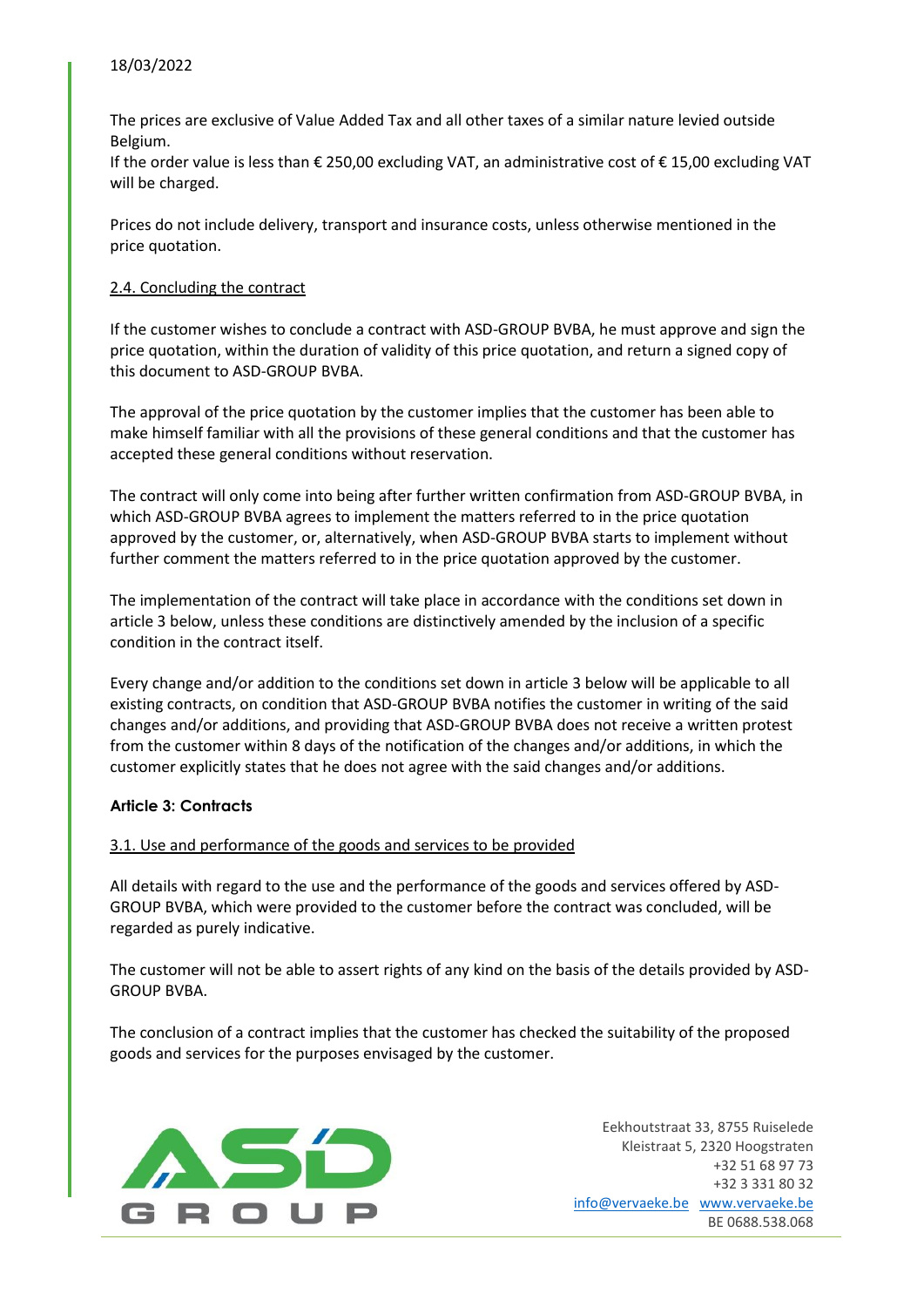ASD-GROUP BVBA cannot be held responsible if it becomes apparent after the conclusion of the contract that the delivered goods and services are not suitable for the purposes envisaged by the customer.

## 3.2. Dispatch and delivery of the goods and provision of the services

# 3.2.1. Method

ASD-GROUP BVBA retains the right to deliver the goods in several phases or, if the delivery is not made to the premises of ASD-GROUP BVBA, in several different consignments.

ASD-GROUP BVBA also retains the right to invoice each separate phase of the delivery on the basis of the pro-rata rates provided in the contract.

Unless otherwise agreed in writing, ASD-GROUP BVBA will undertake to arrange the consignment of the goods to the customer, using whatever methods of packing and transport are deemed to be most appropriate by ASD-GROUP BVBA.

## 3.2.2. Risk

All risk relating to the goods is transferred to the customer from the moment on when the customer receives delivery of the said goods.

If the customer receives the goods on another address than the chair of ASD-GROUP BVBA, the risk of the goods passes from the moment the goods leave the chair of ASD-GROUP BVBA, regardless of transportation by ASD-GROUP BVBA itself or not, and regardless of the appointment of a third transporter by ASD-GROUP BVBA or by the customer.

## 3.2.3. Receipt and approval

The customer has to receip the goods immediately and check them.

Receipt of the goods by the customer also implies acceptance by the customer that the goods have been delivered in accordance with the terms of the contract and that they are free of visible defects.

No complaints with regards to visible damage, defects or shortcomings will be accepted after receipt of the goods.

If the customer upon receipt of the goods finds that they have not been delivered in accordance with the terms of the contract, the customer must inform ASD-GROUP BVBA immediately. If the customer fails to do this, he will be deemed to have accepted receipt of the goods and will therefore no longer be able to pursue any rights or claims against ASD-GROUP BVBA.

Hidden damage, defects or shortcomings will only result in repayment to the customer, providing that the said damage, defects or shortcomings are noticed with due speed within 2 months of the date of receipt of the goods and that the damage, defects or shortcomings in question are notified in writing to ASD-GROUP BVBA within 8 days of their discovery by the customer.

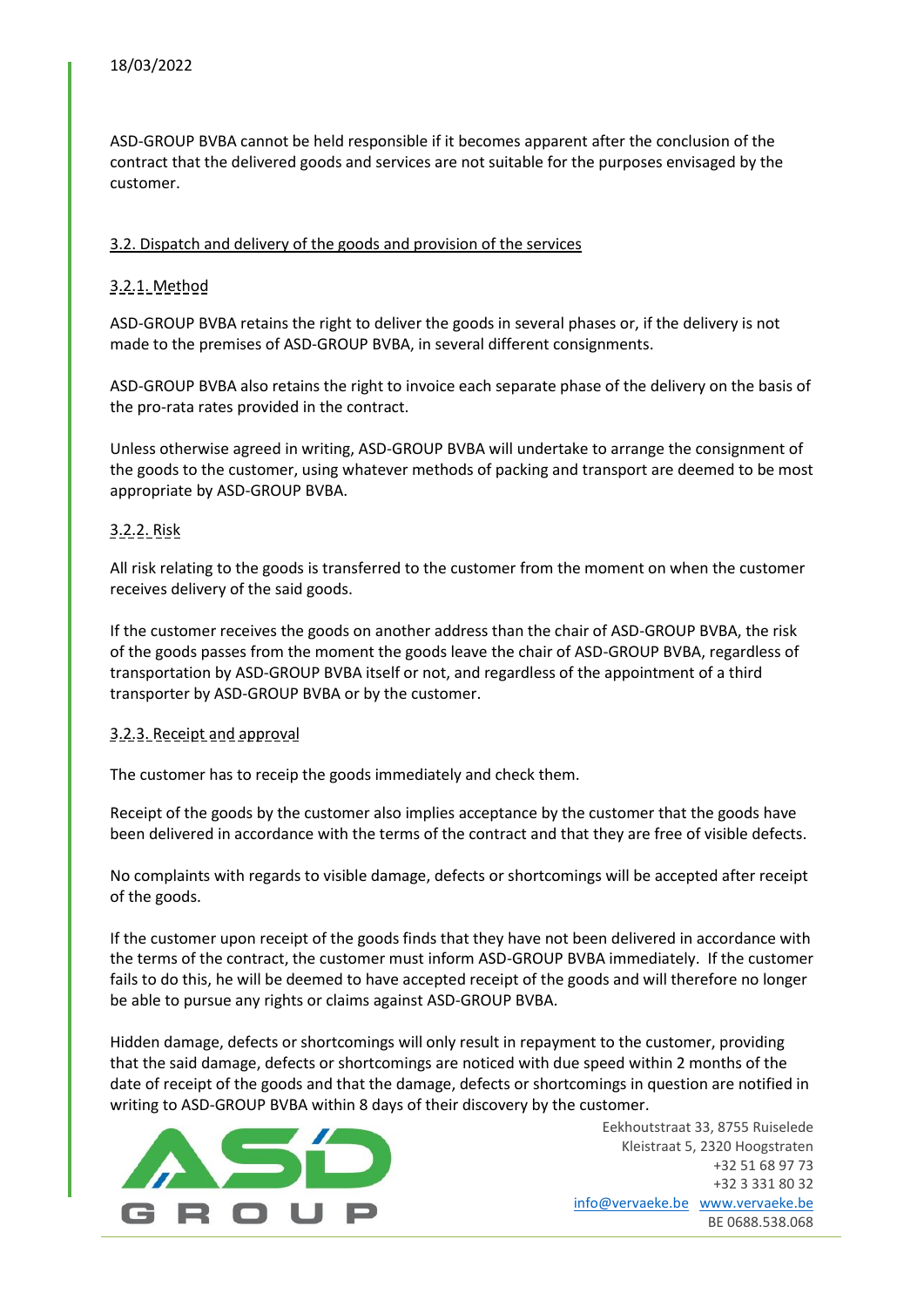If the customer fails to do this, he will be deemed to have renounced the basis on which his complaint was made and will therefore no longer have the right to pursue this complaint.

Every intervention of whatever kind, carried out by the customer or by a third party to the goods will result in the customer losing his right to formulate complaints against ASD-GROUP BVBA on the basis of hidden damage, defects or shortcomings. The customer will also lose the right to return the goods to ASD-GROUP BVBA, unless he can prove that the hidden damage, defects or shortcomings were already present before the intervention carried out by the customer or by a third party, and on condition that evidence of the hidden damage, defects or shortcomings is forwarded to ASD-GROUP BVBA within 8 days of the damage, defect or shortcoming becoming noticeable.

If the customer can appeal on time to a non-conforming delivery , visible and/or hidden defects, ASD-GROUP BVBA has the right to replace the goods in question by identical or similar goods, without the possibility for the customer to appeal to any replacing or additional damages.

Any compensation paid by ASD-GROUP BVBA due to non-conforming delivery , hidden or visible defects will not exceed the original price of the goods.

If the customer, for whatever reason, is not willing to accept receipt of goods which are ready for delivery, or if ASD-GROUP BVBA is not in a position to deliver the goods on time because the customer did not provide appropriate instructions, documents, licenses or permits, or for any other reason for which the customer may reasonably be held responsible:

- the risk relating to the goods will be transferred to the customer from the moment when they were ready for delivery or from the moment when they could have been delivered, if the customer had provided correct documentation;
- ASD-GROUP BVBA will be entitled to store the goods until delivery can take place, on the understanding that all the costs involved will be met by the customer, including storage and insurance fees, without being limited.

Unless otherwise agreed in writing, the provision of services will take place on the premises of the customer.

If it is necessary for ASD-GROUP BVBA to dispatch goods to the customer, the customer will undertake the unloading of the goods at his own responsibility.

## 3.2.4. Delivery period

The delivery period is purely indicative and is in no way binding, unless explicitly stated in the contract.

The delivery period will start from the moment on when the customer has provided ASD-GROUP BVBA with all the information necessary to implement the contract.

A delay in the implementation of the contract can never give rise to penalty payments, compensation or the termination of the contract.

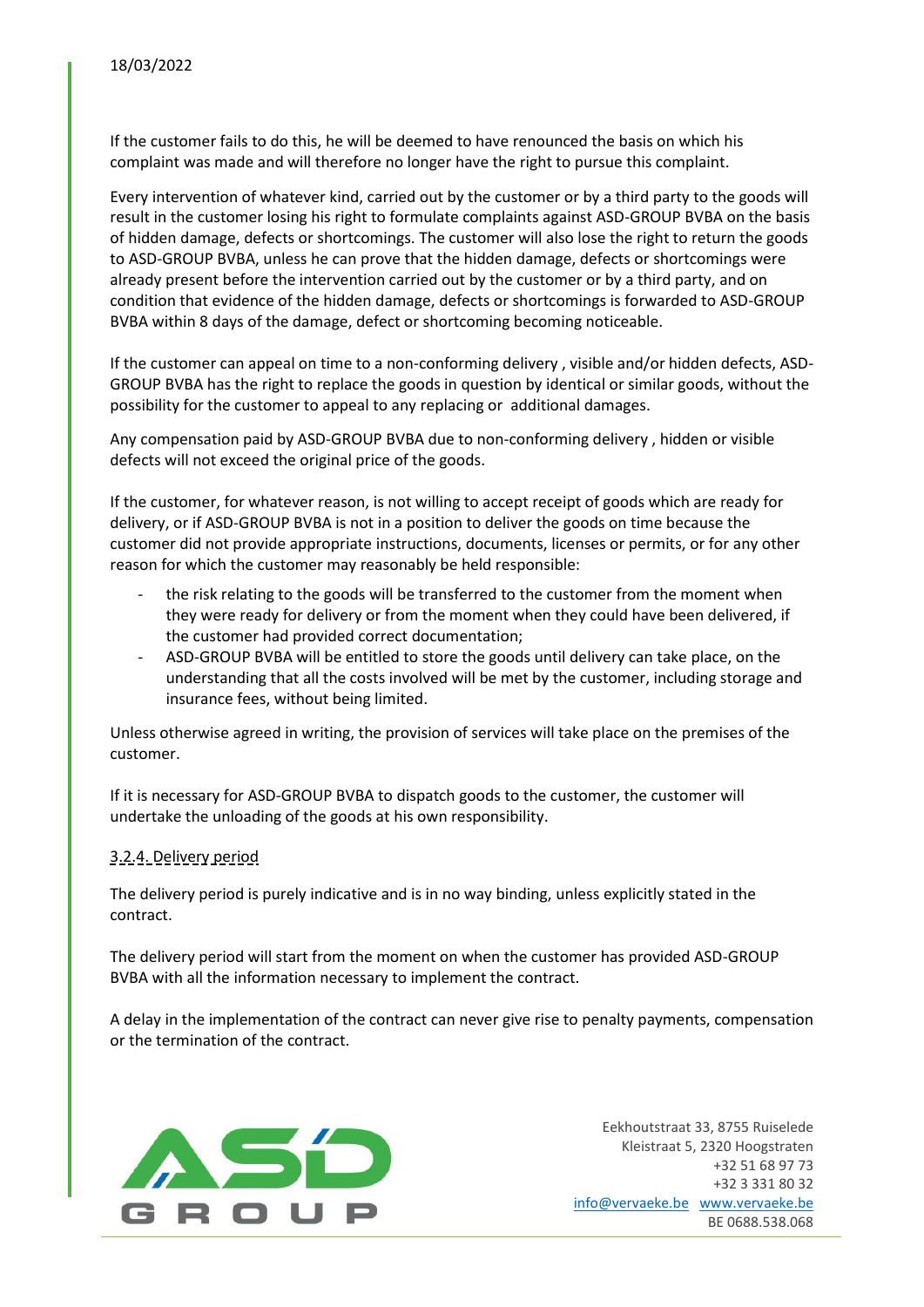When a specific date of delivery is stated in the contract, ASD-GROUP BVBA can postpone delivery of the goods, or interrupt the delivery of the goods or the provision of services, or annul the contract, or reduce the quantity of goods ordered, providing its activities are hindered or delayed by circumstances which are reasonably beyond its control.

Such circumstances include , without being complete, natural disaster, government action, war, emergency situations, situations in which the national defence is endangered, riot, civil unrest, fire, explosions, flood, epidemics, accidents, malfunctioning equipment, strikes, lock-outs, other social conflicts (whether or not they involve the staff of one of the contracting parties), hindrance or delay with regard to the transport or supply of suitable raw materials (including petrol and other sources of energy), a serious rise in the prices of such raw materials, or the unsatisfactory or late completion of its obligations by a third party.

If the circumstance preventing delivery persists for more than six months, the customer will have the right to terminate the contract by means of a written notification to ASD-GROUP BVBA.

As soon as one of the parties becomes aware that such a circumstance exists or that there is a serious likelihood that it will come into existence in the near future, the party in question is obliged to inform the other party and must take all necessary steps to limit the damaging effects of the situation.

### 3.3. Price

The price will be the price mentioned in the contract, unless the delivery date for the said goods and services exceeds 90 days from the date on which the written confirmation of the order was sent. In these circumstances, ASD-GROUP BVBA has the right to adjust its prices in function of the evolution of its fixed and/or variable costs, as a result of changes in its pricing elements (raw materials, wages, energy, etc.) and/or changes in the rate of exchange of the currency in the land from which the goods and services originate, and/or changes in the levels of customs duties, and/or other taxes.

If the prices are increased, for whatever reason, ASD-GROUP BVBA will notify the customer in writing. If the customer does not reply in writing within 8 days, it will be assumed that he has accepted the new prices.

If additional work is required, which was not mentioned in the customer's request for a price quotation, the price quotation itself, the customer's acceptance of the price quotation or the contract, the cost will be calculated on the basis of hourly rates and will be borne in full by the customer.

#### 3.4. Transfer of ownership

The delivered goods remain the property of ASD-GROUP BVBA until full payment of the total invoice, plus any costs and interest, has been made.

As long as the ownership of the goods has not been transferred to the customer:

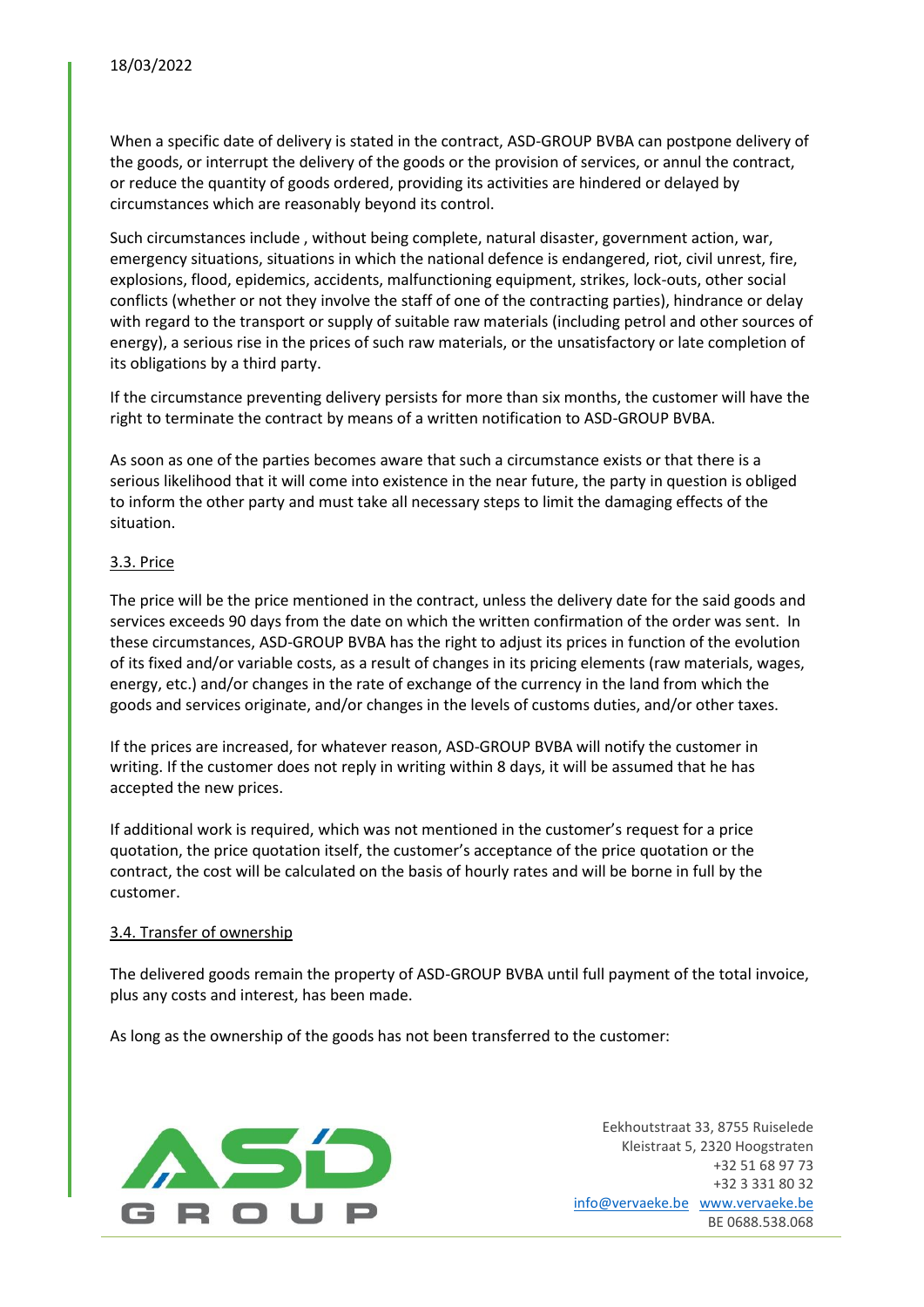- The customer must retain the goods on a fiduciary basis on behalf of ASD-GROUP BVBA, which - among other things - means the customer may not steal the goods or take a pledge on them.
- The customer may not destroy the packaging of the goods, nor the identification markings on the packaging of the goods, nor may he destroy the goods themselves, nor exchange them, nor misappropriate them.
- The customer must maintain the goods in perfect condition and must insure them for their full value against all risks in the name of, on behalf of and to the complete satisfaction of ASD-GROUP BVBA. At first request of ASD-GROUP BVBA, the customer will provide ASD-GROUP BVBA with a copy of the insurance policy.
- The customer must keep any sums which he receives as a result of claims on this insurance policy on behalf of ASD-GROUP BVBA on a separate account and must not deposit it with other funds, nor deposit it on an account with a negative balance.
- The customer must give ASD-GROUP BVBA, its agents and its employees full and irrevocable permission to visit at all times the various locations where goods belonging to ASD-GROUP BVBA are being kept, and this for the purpose of inspecting the said goods or, in the event that the customer has forfeited his right of possession, retrieving them.

If the customer doesn't comply with the conditions above, he will be obliged to pay damages per violation found, equal to the selling price of the good or the goods in question and this added to the selling price still indebted.

## 3.5. Payment

Unless otherwise agreed in the contract, all payments must be made within 30 days of the invoice date.

ASD-GROUP BVBA has the right to request an advance payment equivalent to 50% of the cost price of the work.

The amount of the invoice must be paid net, without the possibility of deduction, irrespective whether the said deduction is related to debt exchange, a debt claim against ASD-GROUP BVBA, a discount or any other kind of deduction, unless previously agreed by ASD-GROUP BVBA in writing. The customer renounces distinctively to every advantage of legal, conventional and judicial compensation of debts.

All bank charges will be paid by the customer.

It is only possible to speak of 'payment' when the amount due is effectively in the hands of ASD-GROUP BVBA or has been deposited on its bank account.

If the customer fails to honour his obligation to pay an invoice which is due as a result of the terms of the contract, the outstanding balance of any other invoices in the customer's name will immediately become legally due for payment, even if the 'pay by' date of these other invoices has not yet expired.

Every invoice which remains unpaid on the expiry date will be legally subject, without further reminders or proof of default, to the payment of interest at an annual rate of 12%, calculated daily until the date on which full payment of the invoice is finally made.

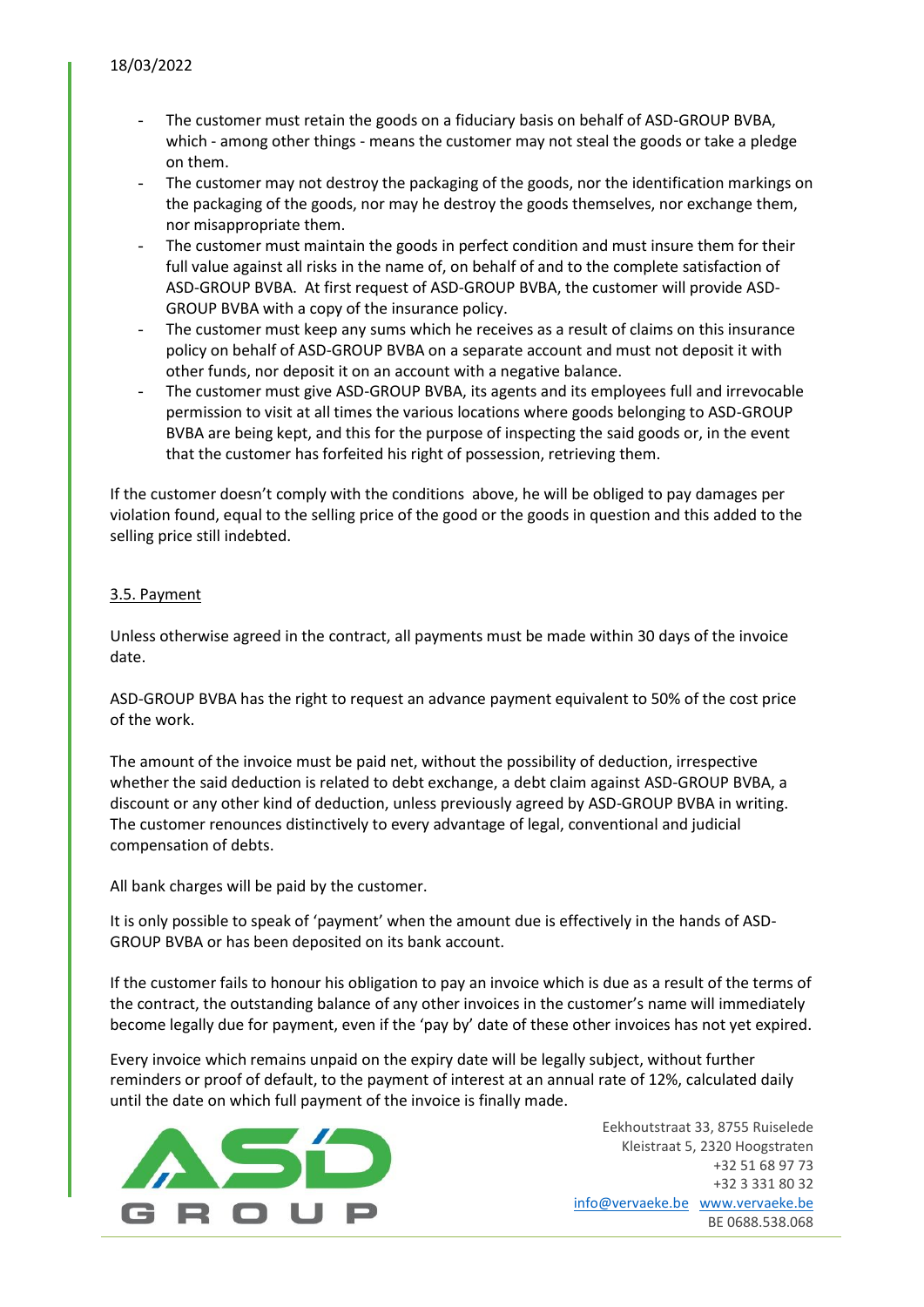The outstanding balance will be automatically increased with a fixed-rate compensation payment equivalent to 15% of the unpaid amount, with a minimum of 250 euros, to cover administration costs.

The customer will indemnify ASD-GROUP BVBA against the payment of all legal costs (including solicitor's and lawyer's fees) resulting from legal proceedings to reclaim any outstanding amounts against the customer's name.

The compensatory payment and default interest will also be applied in cases of partial non-payment.

Without in any way detracting from any other rights or compensations due to ASD-GROUP BVBA, ASD-GROUP BVBA will also have the right to cancel any further orders for the delivery of goods or the provision of services to a customer who fails to honour his payment obligations in respect of a previous order, without the possibility for the customer to appeal to damages of any kind.

If the contract foresees payment in phases and if this does not occur promptly, ASD-GROUP BVBA will have the right to postpone or suspend the delivery of goods or the provision of services for as many days as the customer's phased payment is late.

Without in any way detracting from the provisions of article 3.2.3., any disagreement/complaint relating to an invoice issued by ASD-GROUP BVBA must be made in writing within 8 days of the invoice being received.

#### 3.6. Assembly

Assembly consists exclusively of the assembly of the parts made by ASD-GROUP BVBA.

The implementation date for assembly notified to the customer is purely indicative and can be extended if bad weather prevents the assembly from being carried out.

Unless specifically mentioned to the contrary in the contract, the customer must ensure that ASD-GROUP BVBA is not necessitated to make alterations to the buildings on which it is required to work. Any additional time which ASD-GROUP BVBA needs for the removal and/or adjustment of existing parts will be charged to the customer.

Assembly using ladders will only be carried out if this can be done in complete safety.

The area around the building must be accessible and must allow work to be carried out in safety.

Assembly work more than 5 m above the ground is always carried out with a platform lift.

The cost of hiring a platform lift is not included in the assembly, unless specifically mentioned otherwise in the contract.

If ASD-GROUP BVBA is requested or obliged to carry out assembly works on a piece of ground which does not allow normal working or which makes assembly as defined in the contract impossible, but if

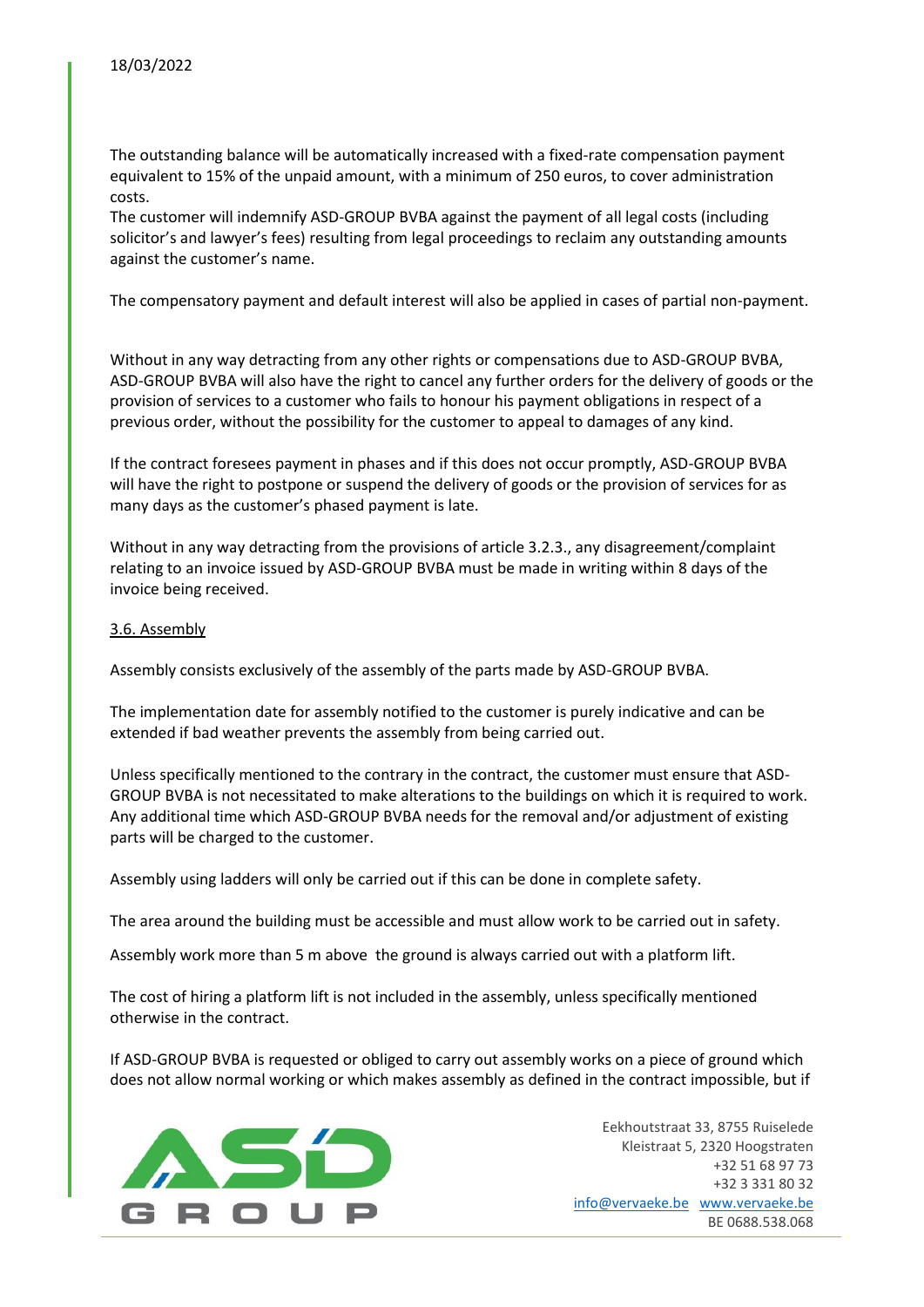some other exceptional method of assembly is possible, this exceptional method will be regarded as additional work and will be charged to the customer .

### 3.6.1 Guarantee on the systems of ASD-GROUP BVBA

ASD-GROUP BVBA guarantees that the goods are free from production defects and that they agree with the technical specifications provided.

All the systems are resistant to gusts of wind up to and including 111 km ph unless stated to the contrary on the price list.

The products are not resistant to uncontrolled collisions with vehicles and/or animals.

ASD-GROUP BVBA gives a 1 year guarantee on fixed installations and also on moveable installations.

The guarantee provided by ASD-GROUP BVBA will only remain valid on condition that an annual maintenance agreement is concluded and that annual maintenance is effectively carried out.

The guarantee is limited to the replacement free of charge of defective components. All replaced components will remain the property of ASD-GROUP BVBA, unless otherwise agreed.

The guarantee will not be valid in the following circumstances:

- If the goods do not conform to the technical specifications of ASD-GROUP BVBA or have been used in a manner which is not normal.
- If the defect was caused by the negligence of the customer (e.g. through a failure to respect the guidelines set down in the instruction manual, or a failure to repair an existing hole, thereby leading to further tearing and damage, etc.).
- If the goods, in accordance with the specifications of the customer, are installed by ASD-GROUP BVBA or by another third party, together with other materials which were not manufactured by ASD-GROUP BVBA. In these circumstances, the materials which were not manufactured by ASD-GROUP BVBA will not be covered by the guarantee offered by ASD-GROUP BVBA.
- If the customer or another third party carries out adjustments or repairs to the components/parts of ASD-GROUP BVBA after assembly.
- If the customer requests adjustments for which it is impossible to give a guarantee. Such adjustments must be clearly noted on the assembly check sheet.
- If the goods have been correctly assembled by ASD-GROUP BVBA, but the defect is attributable to the surface on which the assembly was carried out.

## 3.6.2 Guarantee in case of placing other materials

ASD-GROUP BVBA takes over the content of the part guarantee of the general conditions from the producer of the parts in question.

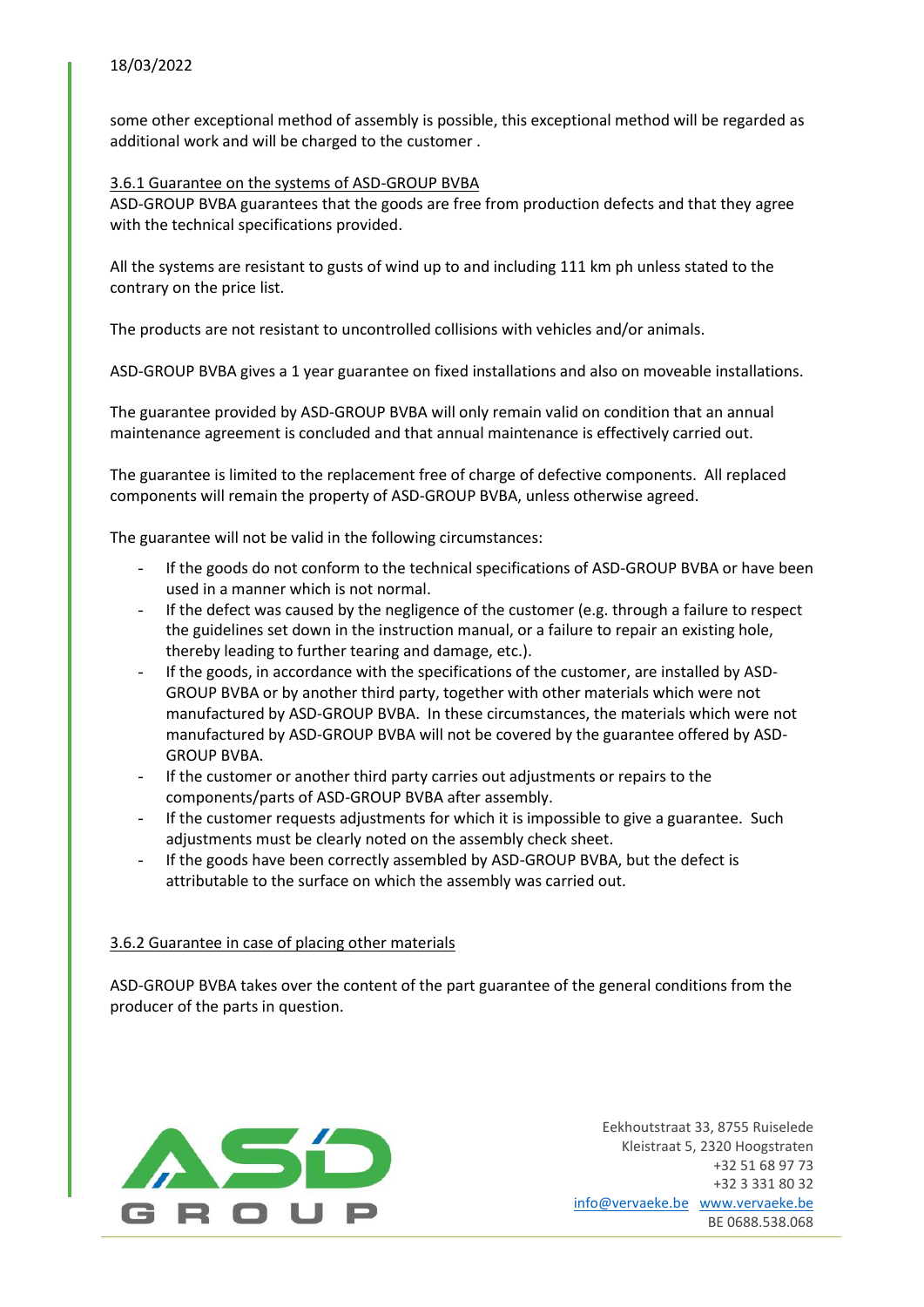### 18/03/2022

### 3.7. Transport prices

What the relocation cost is concerned with mounting -, repairing - and maintenance jobs, following fixed amounts will be applied.

The fixed amounts will be calculated on the basis of the national postal codes.

### 3.8. Liability

Possible or even repeated non-implementation of one or other element of our general conditions must be regarded as being within the limits of tolerance and does not mean that the elements in question will not be correctly implemented at a later stage.

Without in any way detracting from the conditions relating to the guarantee, the following provisions set out the field of application and the maximum financial limits of the liability of ASD-GROUP BVBA towards the customer, including liability for the actions and/or shortcomings of its employees, agents and sub-contractors, and this in respect of every breech of the contract and all information, explanations, faults or negligence relating to the contract :

- The contractual and/or extra-contractual liability of ASD-GROUP BVBA which may arise as a result of the implementation of the contract will in all cases be limited to the replacement of the goods in question or the repayment of the purchase price.
- ASD-GROUP BVBA will not be liable towards the customer or any third party for indirect damage which the customer or the third party may incur as a result of the implementation of the contract. The term 'indirect damage' includes, amongst other things, loss of profits, commercial loss, loss of reputation, etc., and this irrespective of the cause of the damage.

#### 3.9. Intellectual property rights

Unless otherwise agreed in writing between the parties, ASD-GROUP BVBA will grant no intellectual property rights or license to the customer. ASD-GROUP BVBA will remain the sole and exclusive holder of all intellectual property rights in respect of the goods it provides.

#### 3.10 Confidentiality

All advance drawings and/or plans and all other technical or commercial information provided by ASD-GROUP BVBA to the customer must be regarded as confidential and must not be made known to any other third party.

The customer's duty of confidentiality will remain in force for a period of 5 (five) years, dating from the last provision of confidential material to the customer by ASD-GROUP BVBA.

The customer's duty of confidentiality will not be negated by the termination of the contract for whatever reason.

Any breech of confidentiality on the part of the customer will result in the customer indemnifying ASD-GROUP BVBA for all damage which may arise as a result of this breech, with a minimum fixed compensation payment of 25,000 euros per breech.

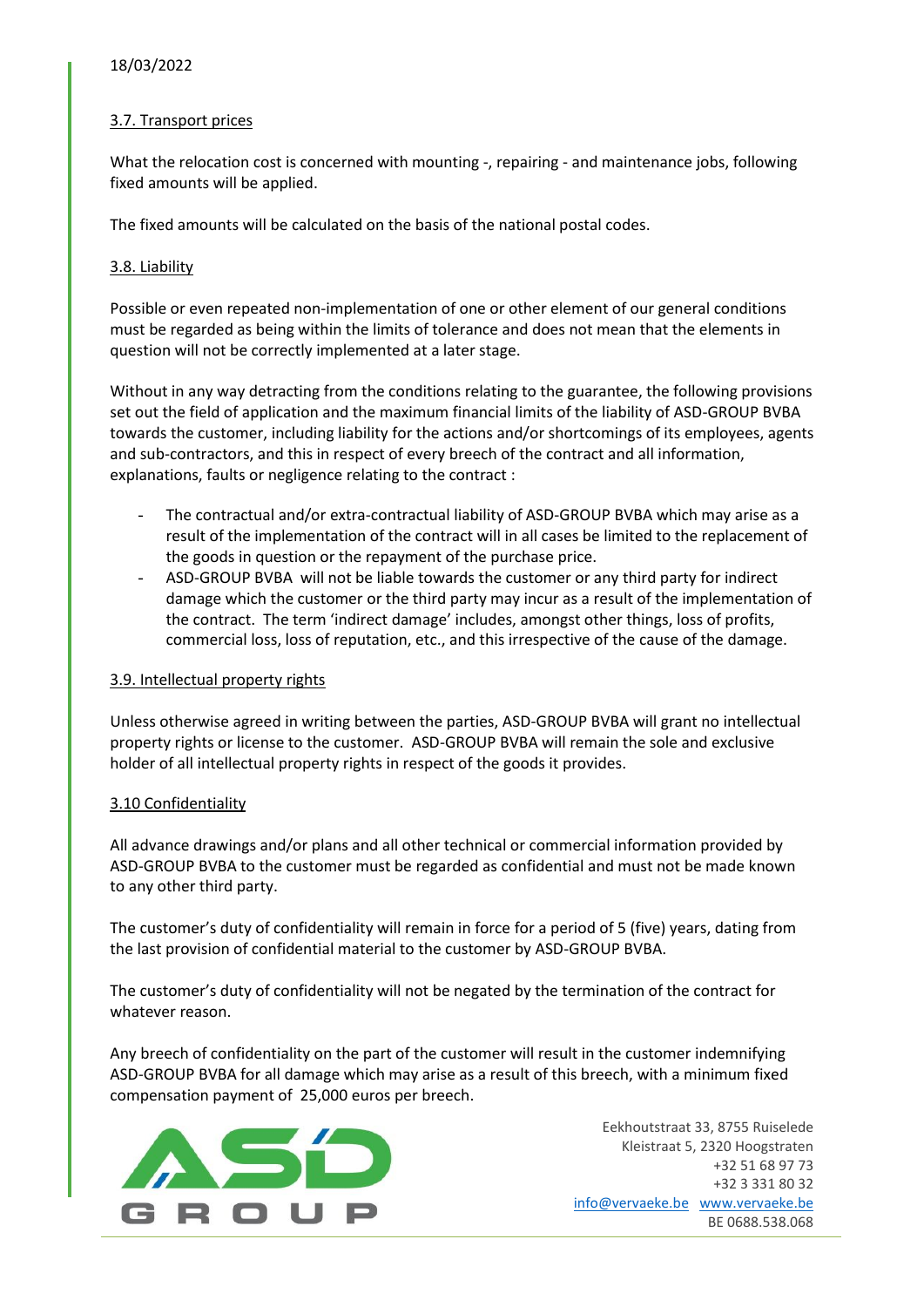## 3.11 Termination of the contract

### 3.11.1. By the customer

Without in any way detracting from the provisions of article 3.2.4 and unless prior written agreement is given by ASD-GROUP BVBA, in the event of the contract being terminated by the customer, the customer will be required to pay a fixed compensation payment equivalent to:

- 15% of the price of the total order (i.e. goods ánd services), if the termination/cancellation takes place before production of the goods has started.
- 60% of the price of the total order(i.e. goods ánd services), if the termination/cancellation takes place after production of the goods has started.

This fixed compensation payment in no way detracts from the right of ASD-GROUP BVBA to seek further compensation for the full amount of any loss/damage suffered as a result of the premature termination of the contract by the customer.

If the customer prematurely terminates the contract, ASD-GROUP BVBA will not accept the return of any goods which have already been delivered.

After the delivery and assembly/placement of the ordered goods, ASD-GROUP BVBA will not accept the return of any unused goods.

### 3.11.2 by ASD-GROUP BVBA

ASD-GROUP BVBA retains the right to terminate the contract, without being held in default, without prior authorisation from a court and without payment of any kind of compensation or fine, and this in the following circumstances:

- Failure by the customer to pay the invoice in full or in part by the expiry date given on the invoice.
- In cases of deceit, deception or serious breech of contract on the part of the customer or, in cases of other, less serious breeches of contract, if the customer fails to set matter to rights within 30 days of receiving a default notice from ASD-GROUP BVBA, requesting that the said breech be rectified.
- In cases of bankruptcy, formal or informal convocation of the debtors of the customer, voluntary or involuntary liquidation, the issuance of a court order, a request before the courts for the appointment of a liquidator for the customer's company, the appointment of a temporary administrator, or the start of a procedure relating to the bankruptcy or possible bankruptcy of the customer.
- If the customer deposes a request for judicial reorganisation